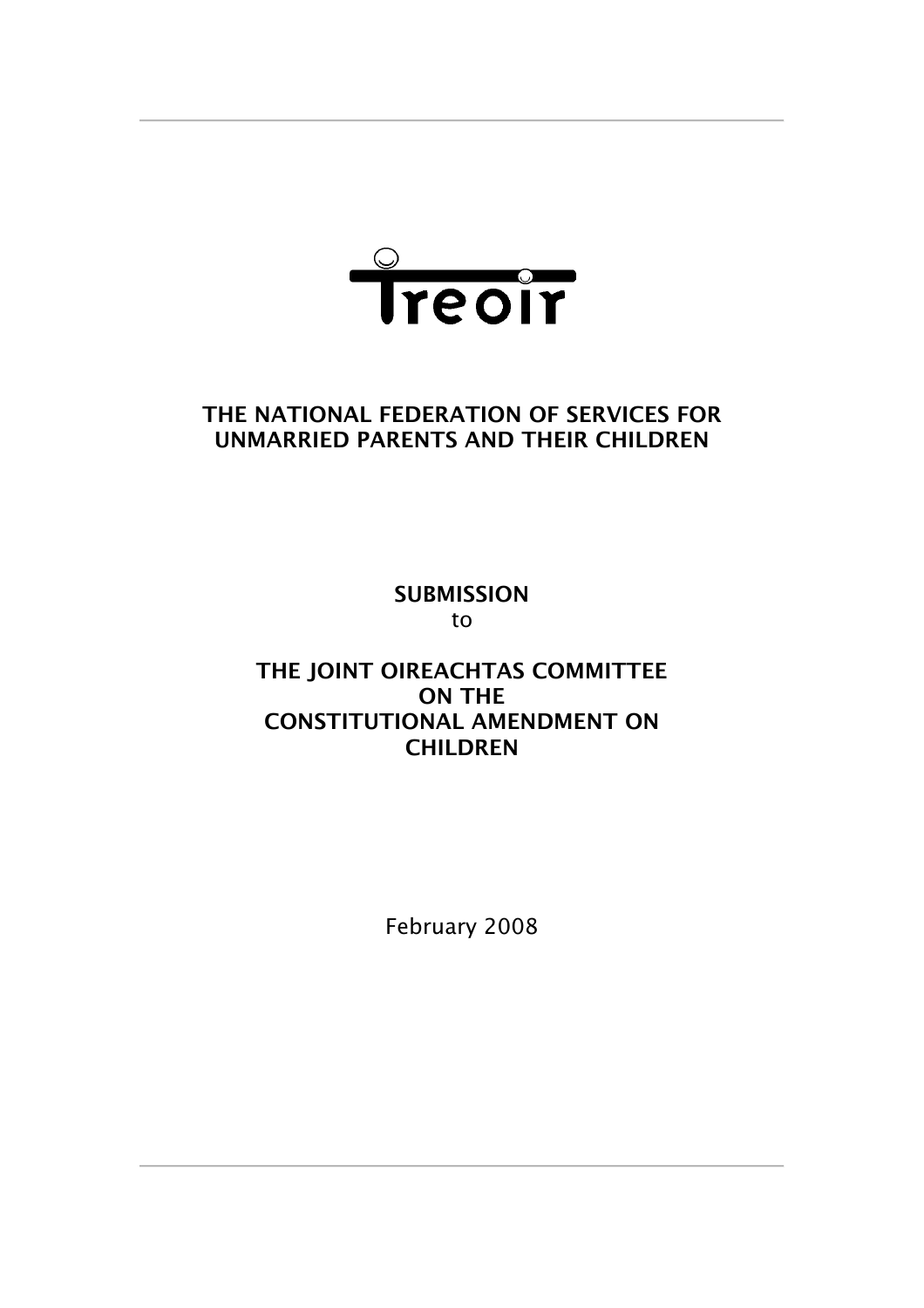Founded in 1976, Treoir is the national federation of services for unmarried parents and their children. Its main aim is to promote the rights and welfare of unmarried families in Ireland. Membership of Treoir is open to professional agencies providing services to unmarried parents. They are a combination of statutory and non-statutory bodies, including specialist agencies, HSE, maternity hospitals, adoption societies, self-help groups.

The following are the **core principles** under which Treoir operates:

- **Treoir recognises the diversity of family life in Ireland**
- **Treoir recognises that all families, including unmarried families, have the same rights to respect, care, support, protection and recognition**
- **Treoir supports and promotes the rights of all children as outlined in the United Nations Convention on the Rights of the Child**
- **Treoir believes that all children have a right to know, be loved and cared for by both parents.**

Current activities of Treoir:

- $\triangleright$  A national, confidential, comprehensive and free information service for unmarried parents and those involved with them
- $\triangleright$  A wide range of publications
- $\triangleright$  Outreach information workshops to parents and those working with them
- $\triangleright$  Conferences and meetings
- $\triangleright$  Networking with other groups
- $\triangleright$  Policy development
- $\triangleright$  Promoting research
- $\triangleright$  Providing support for workers with young parents through the National Resource Centre for those Working with Young Parents
- $\triangleright$  Co-ordinating the Teen Parents Support Programme.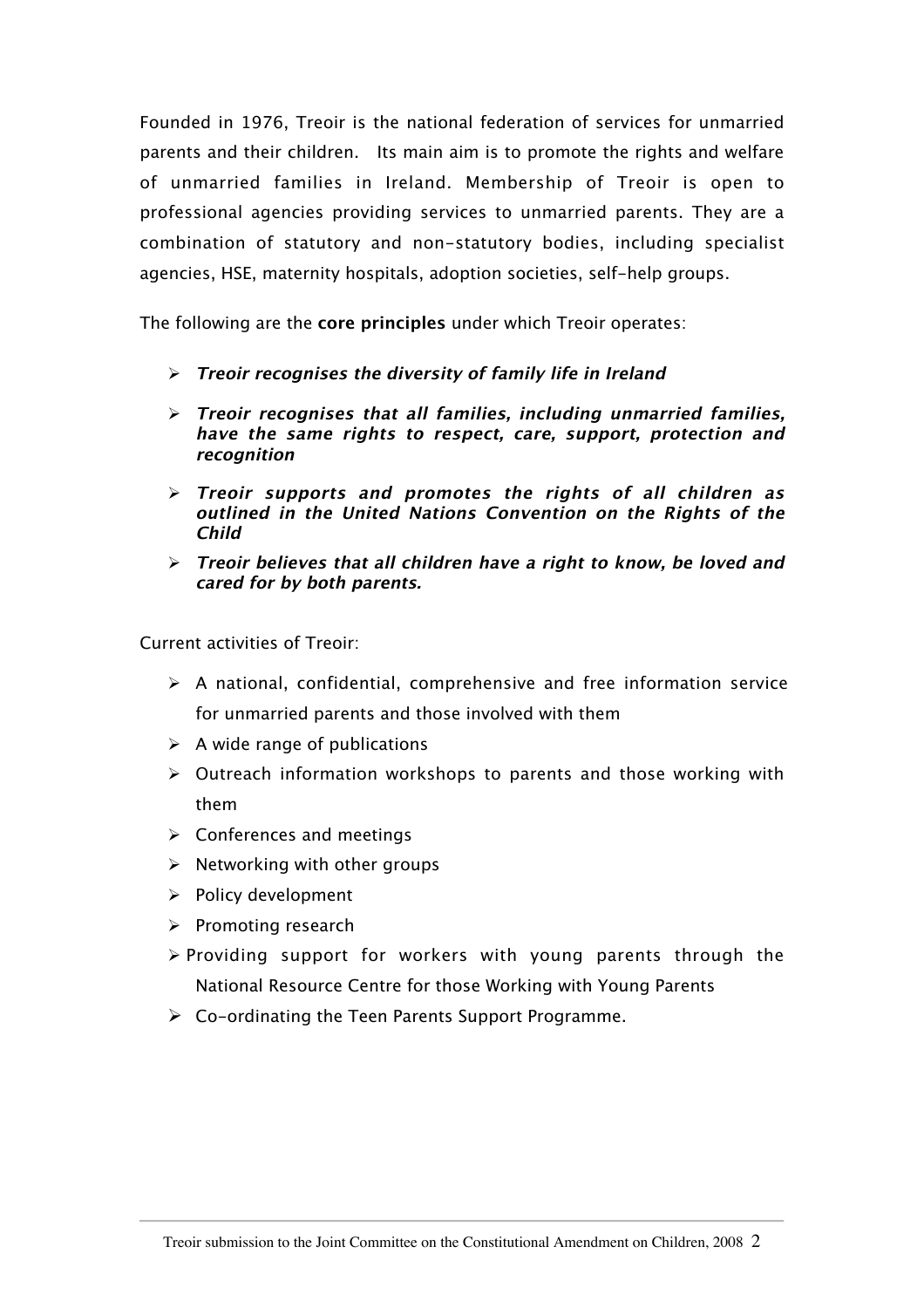# **Introduction**

Treoir welcomes the opportunity to comment on the Twenty-eighth Amendment of the Constitution Bill 2007 to the Joint Committee on the Constitutional Amendment on Children, established in November 2007. The Bill is complex and deals with very diverse issues which concern children. The issues range from a general statement on natural and imprescriptible rights of all children, extending the circumstances under which adoption is available to children, courts securing the best interest of the child in certain proceedings, provision for the exchange of information in an effort to protect children and securing legislation providing for offences of absolute or strict liability committed against children.

The proposed amendment is an attempt to increase child protection but this is only one aspect of children's rights. Treoir believes that the amendment should deal more comprehensively with children's rights. The rights of all children need to be expressed in the Constitution without ambiguity.

Children's rights to date have generally been interpreted as being located within the marital family and the rights of children of unmarried families are often not given due regard in the courts. Under the Constitution the rights of children of married and unmarried families are also treated differently.

From Treoir's perspective, any discussion of constitutional reform concerning children should take place in the context of the removal of barriers to protection of unmarried families and children within the Constitution. Treoir believes it is untenable for the State to continue to discriminate in its Constitution against one third of children born in the State each year.

In its submission to the All Party Oireachtas Committee on the Constitution<sup>1</sup> Treoir recommended the protection of family life in all of its forms based on Article 8 of the European Convention on Human Rights which reads:

<sup>|&</sup>lt;br>|<br>|  $1$  Treoir submission to the All Party Oireachtas Committee on the Constitution 2005

Treoir submission to the Joint Committee on the Constitutional Amendment on Children, 2008 3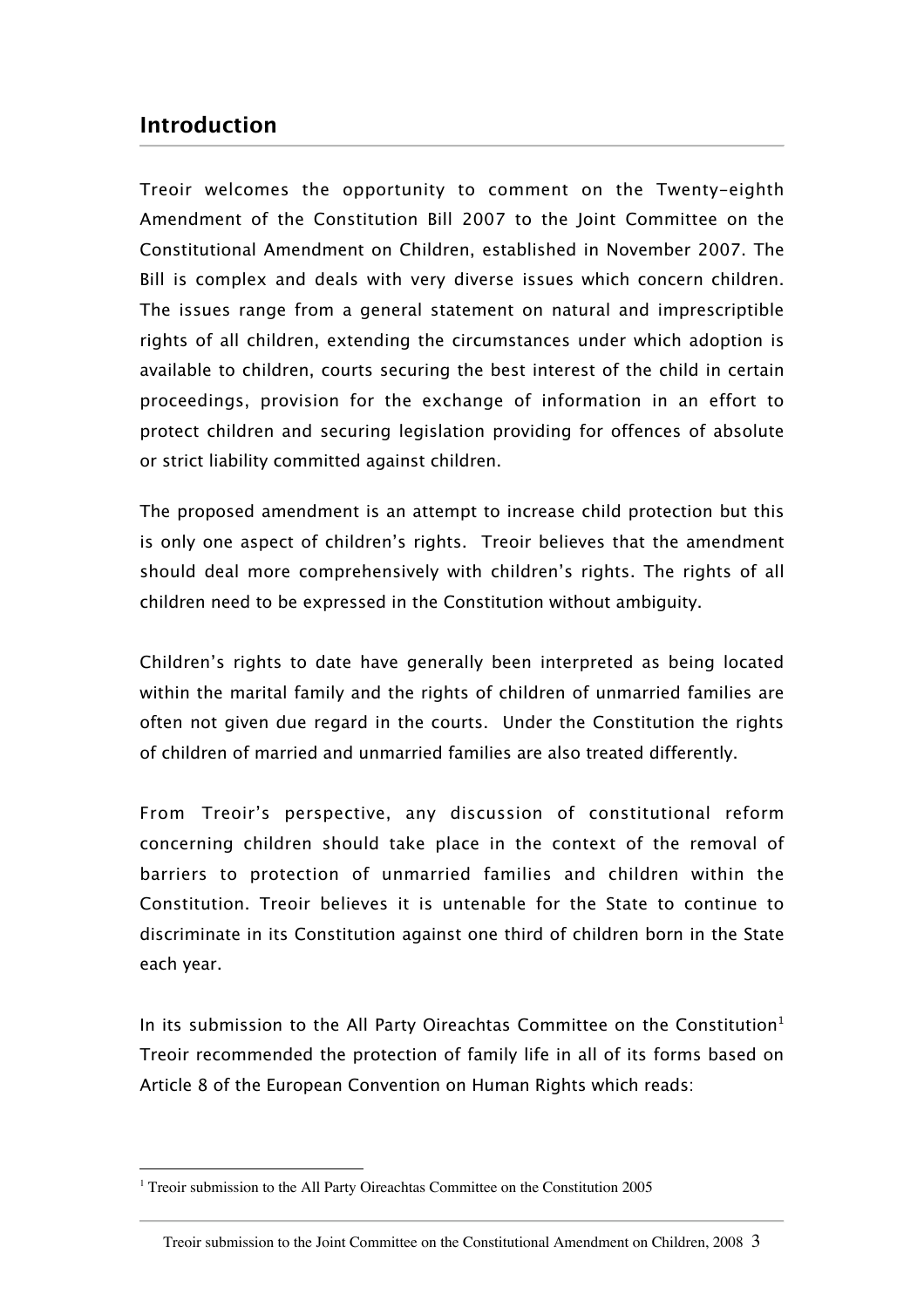'Everyone has the right to respect for his private and family life, his home and his correspondence'

In 1996 the Constitutional Review Group<sup>2</sup> supported giving more protection to unmarried families. It recommended a revised Article 41 should include the following elements - a pledge by the State to protect the family based on marriage in its Constitution and a guarantee to all individuals of respect for their family life whether based on marriage or not.

Despite its limitations such an amendment would go some way towards improving the position of non-traditional families without undermining the married family.

### **The Twenty-eighth Amendment of the Constitution Bill 2007**

#### **Article 42(A)1**

# **The State acknowledges and affirms the natural and imprescriptible rights of all children.**

The concept of children's natural and imprescriptible rights has already existed in the Constitution in article 42.5 but only in the context of the State supplying the place of parents where they have failed in their duty towards their children.

Reaffirming children's natural and imprescriptible rights in a separate article is a positive development.

The Constitutional Review Group<sup>3</sup> proposed incorporating certain articles of the UN Convention on the Rights of the Child into the Constitution. It stated that there should be an express guarantee of certain rights of the child, which fall to be interpreted by the courts from the concept of 'family life', which might include:

 $\frac{1}{2}$  $2^2$  Report of the Constitution Review Group. Stationery Office, Dublin. May 1996. p336

<sup>&</sup>lt;sup>3</sup> Report of the Constitution Review Group, Stationery Office, Dublin 1996.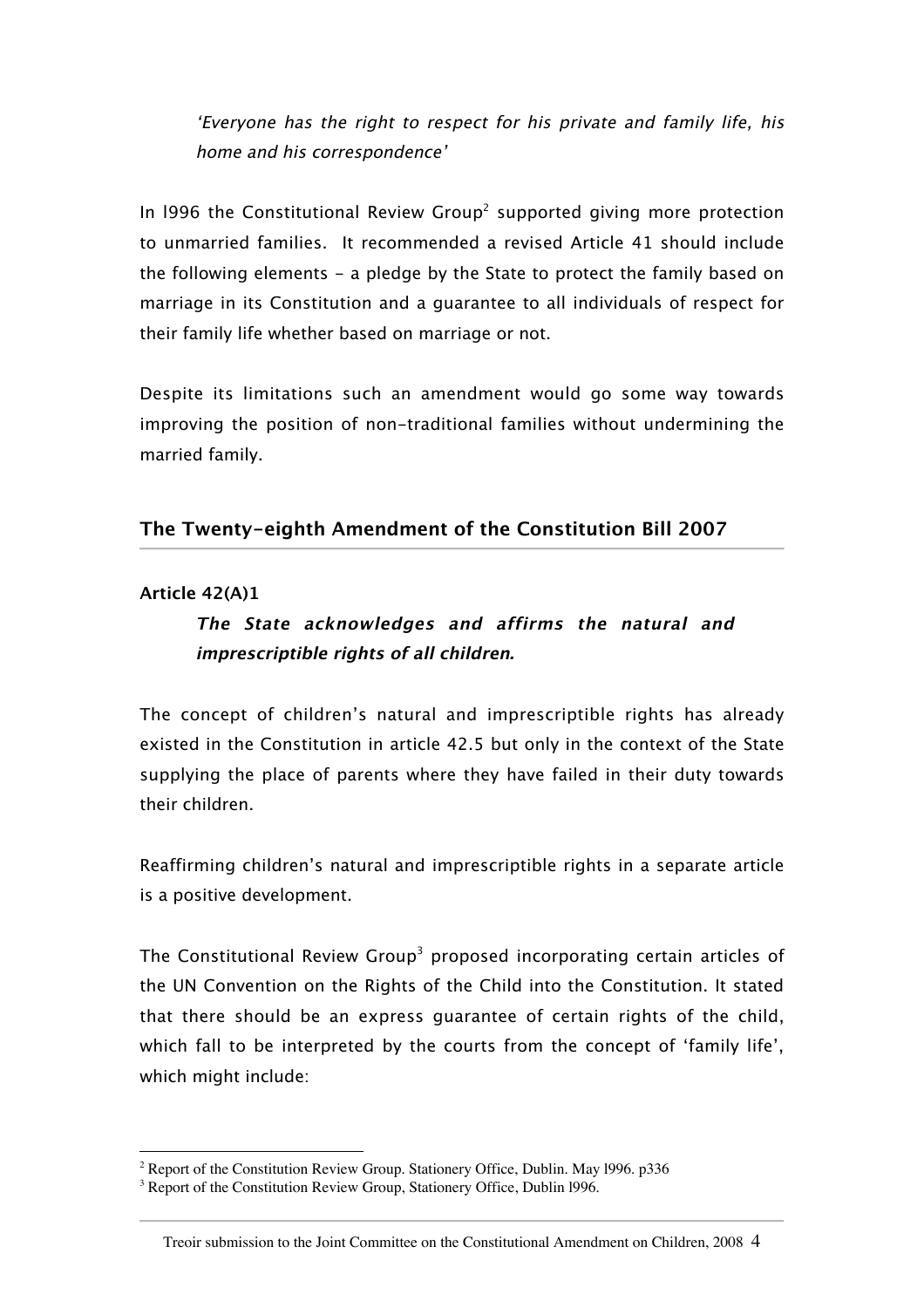- a) the right of every child to be registered immediately after birth and to have from birth a name
- b) the right of every child, as far as practicable, to know his or her parents, subject to the proviso that such right should be subject to regulation by law in the interest of the child
- c) the right of every child, as far as practicable, to be cared for by his or her parents
- d) the right to be reared with due regard to his or her welfare

Treoir, in its submission to the All Party Oireachtas Committee on the Constitution,4 recommended the enumeration of children's rights within the Constitution using both the UN Convention on the Rights of the Child and the European Convention on Human Rights as a framework.

Article 29.6 of the Irish Constitution provides that "no international agreement shall be part of the domestic law of the State save as may be determined by the Oireachtas". Unless the UN Convention on the Rights of the Child is incorporated into our Constitution and our law children may not be able to vindicate their rights under the Convention in Irish courts. "Given that since the UN Convention on the Rights of the Child has not been given further effect in Irish domestic law, it only has persuasive effect. This means that the judiciary can rely on the Convention only as an aid to interpretation and are free to ignore it if they so wish<sup>5</sup>". Because of this it is still Treoir's aspiration that the UN Convention on the Rights of the Child be incorporated into the Irish Constitution and then into law.

Treoir has a number of concerns regarding the current proposed amendment:

1) There appears to be a conflict between article  $41(A)1.1$  "the State" recognises the Family as the natural primary and fundamental unit group of Society, and as a moral institution possessing inalienable and imprescriptible

 <sup>4</sup> Treoir submission to the Joint Oireachtas Committee on the Constitution 2005.

<sup>&</sup>lt;sup>5</sup> ICCL position on Provisions in the  $28<sup>th</sup>$  Amendment of the constitution Bill 2007.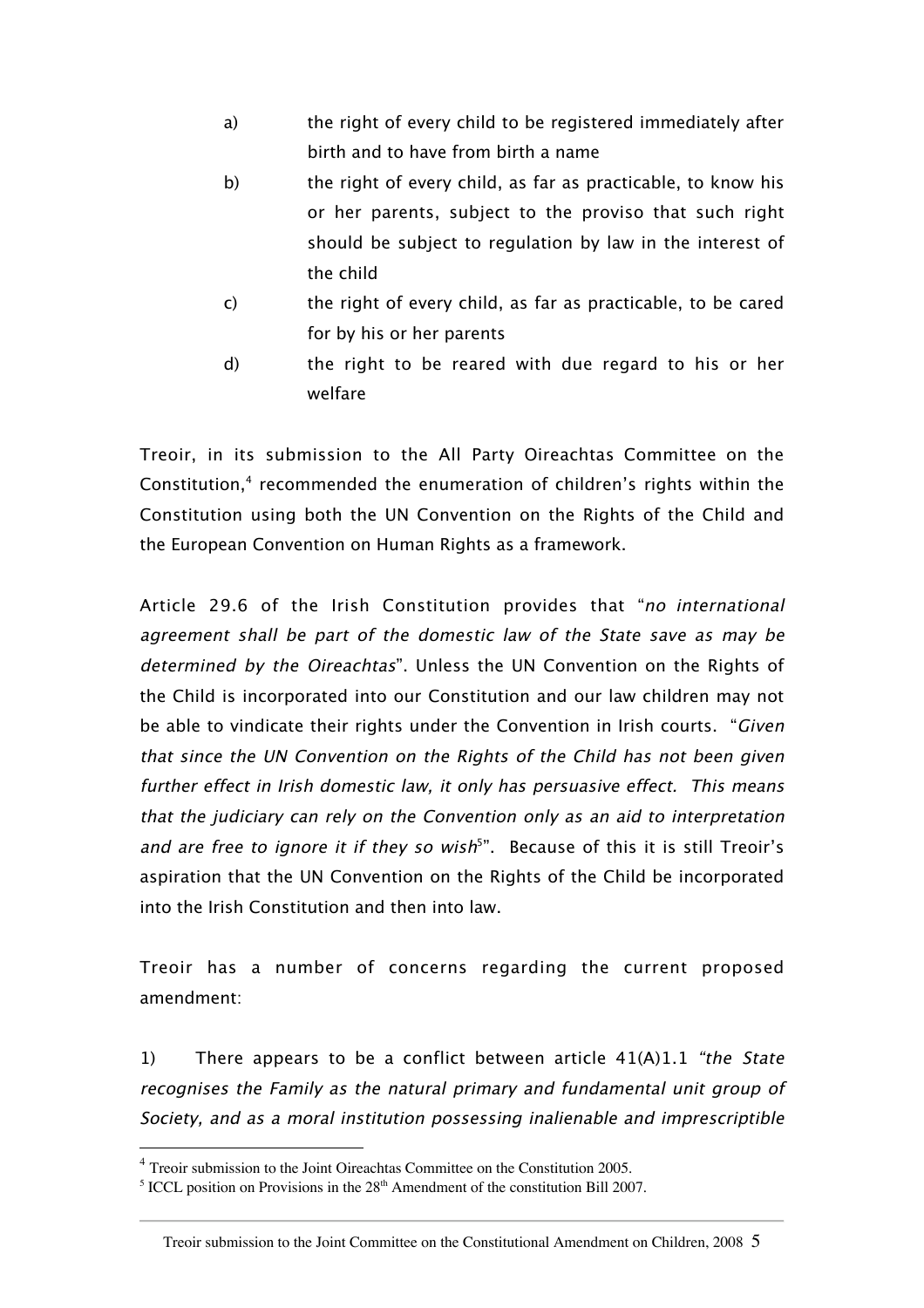rights, antecedent and superior to all positive law" and the proposed article 42A.1 "the State acknowledges and affirms the natural and imprescriptible rights of all children.

It is not clear whose rights would take precedence in the event of conflict between these two sets of rights. The fact that family rights are inalienable, impresriptible, antecedent and superior to all positive law probably means that family rights would still take precedence. This issue needs to be addressed by the Committee and some clarity provided.

Treoir, in its submission to the All Party Oireachtas Committee on the Constitution,<sup>6</sup> stated clearly that children's rights should be paramount notwithstanding any other article in the Constitution.

2) While 42(A).1 refers to "all children" if articles 41 and 42 are not amended we fear that the rights may not extend to children from nonmarital families.

It could be argued that this proposal may have implications for the introduction of rights for unmarried fathers. If all children have "natural and imprescriptible" rights it follows that they have a right to family life and a relationship with their parents, irrespective of the marital status of the parents. Unmarried fathers currently do not have any automatic rights in respect of their children thus children may be denied the opportunity of a relationship with their fathers. Treoir believes that strengthening the rights of unmarried fathers may be a positive outcome of the proposed referendum.

#### **Article 42(A)2.1**

**In exceptional cases, where the parents of any child for physical or moral reasons fail in their duty towards such a child, the State as guardian of the common good, by appropriate means shall endeavour to supply the place of**

 $6$  Treoir submission to the Joint Oireachtas Committee on the Constitution 2005.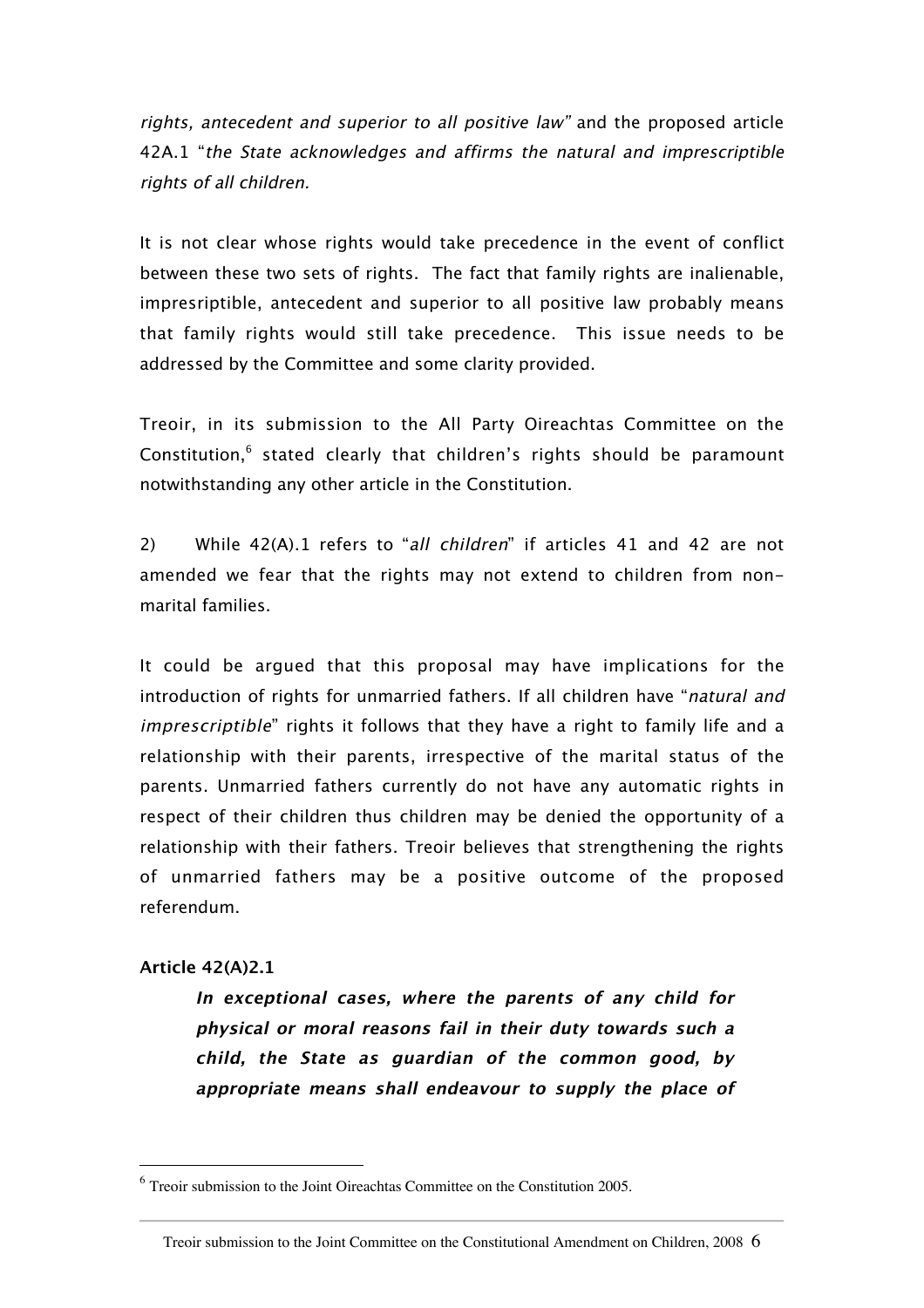## **the parents, but always with due regard to the natural and imprescriptible rights of the child.**

The main difference between this and article 42.5 is that article 42(A)2.1 applies to "any child". Different standards of child welfare apply in child protection in Ireland based on the marital status of parents. In order for the State to intervene in married families there would have to be exceptional circumstances – e.g. abandonment or threat to the life of the child, while for unmarried parents the welfare of the child is the determining factor.

Treoir is concerned that the effect of the amendment might be that it will be necessary to prove exceptional circumstances in all cases in the future before children could be taken into care. If this higher threshold is extended to non-marital children it may not be in the children's best interest. All decisions should be made in the child's best interest and not on marital status of parents.

We support the Teen Parents Support Programme's<sup>7</sup> view that the phrase "physical or moral reasons" be expanded to read "physical, moral, emotional or psychological reasons". This is in line with the right of children to be protected from abuse and neglect according to Article 19 of UNCRC and would raise our threshold of child protection.

#### **Article 42(A)2.2**

**Provision may be made by law for the adoption of a child where the parents have failed for such a period of time as may be prescribed by law in their duty towards the child, and where the best interest of the child so required.**

Treoir recommends changing "provision may be made" to "provision shall be made" to ensure that legislation is enacted rather than just permitting the legislature to enact legislation.

<sup>-&</sup>lt;br>7  $\frac{7}{1}$  Teen Parent Support Programme submission to the Oireachtas Committee on the Constitution Amendment on Children. January 2007.

Treoir submission to the Joint Committee on the Constitutional Amendment on Children, 2008 7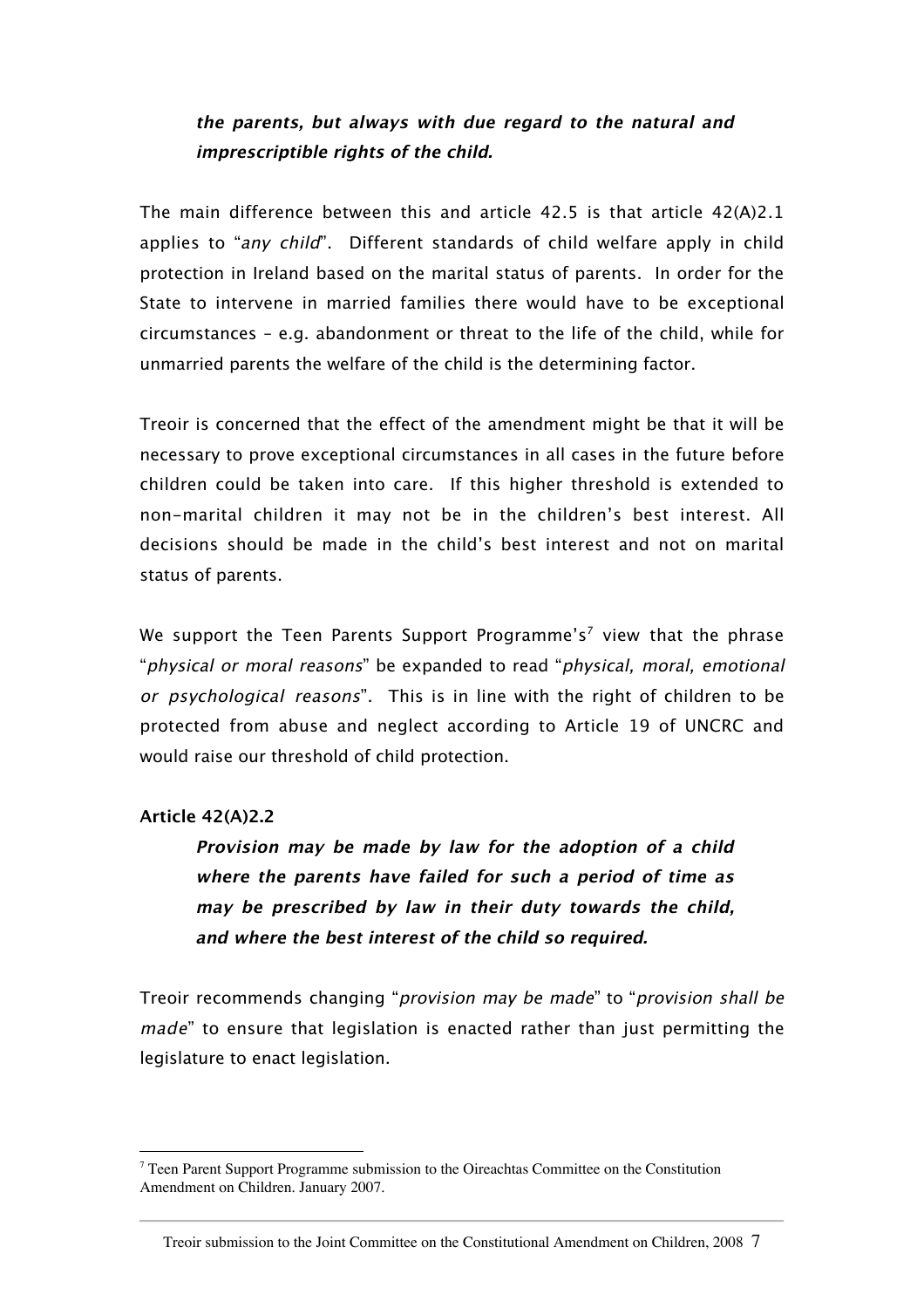Kilkelly<sup>8</sup> questioned what exactly is meant by "*provision may be made by law*" and is any legislation passed under such a provision immune from constitutional challenge? Or does such legislation become part of the Constitution? Treoir supports her view that the answer to this is of crucial importance in determining the impact of the proposed amendment. It is used in a number of the sections throughout the amendment and it is incumbent on the Committee to clarify this.

Unmarried parents are permitted to place their children for adoption whereas married parents are not and a marital child can only be adopted if the State has established parental failure. It is not clear if this amendment will result in it being necessary to prove failure or neglect on the part of non-marital parents in order to place their children for adoption. However, perhaps taken with article 42(A)3 it may be that all parents, married and unmarried, will be permitted to place their children for adoption if it is in the children's best interest.

Every possible support should be given to parents to assist them to parent their children. If it is in a child's best interest to be placed in alternative care then parents must be supported to maintain contact where appropriate. In circumstances where it is not possible for parents to care for their children for a period of time, specified in law, children should have the opportunity of benefiting from a stable family through adoption. Severing links between parents and children is a very serious step and should not be lightly entered into, however if it is in a child's best interest to be placed with an alternative family then this should be facilitated. In order to allay fears it is essential that the legislation be published in advance of the referendum.

#### **Article 42(A)3**

# **Provision may be made by law for the voluntary placement for adoption and the adoption of any child.**

At present married parents cannot place their children for adoption even if they believe it is in the children's best interest. Since its foundation thirty

 <sup>8</sup> The Proposed Children's Rights Amendment: running to stand still? Dr. Ursula Kilkelly and Dr. Conor O Mahony. Irish Journal of Family Law Number 2. Summer 2007. Tomas Round Hall.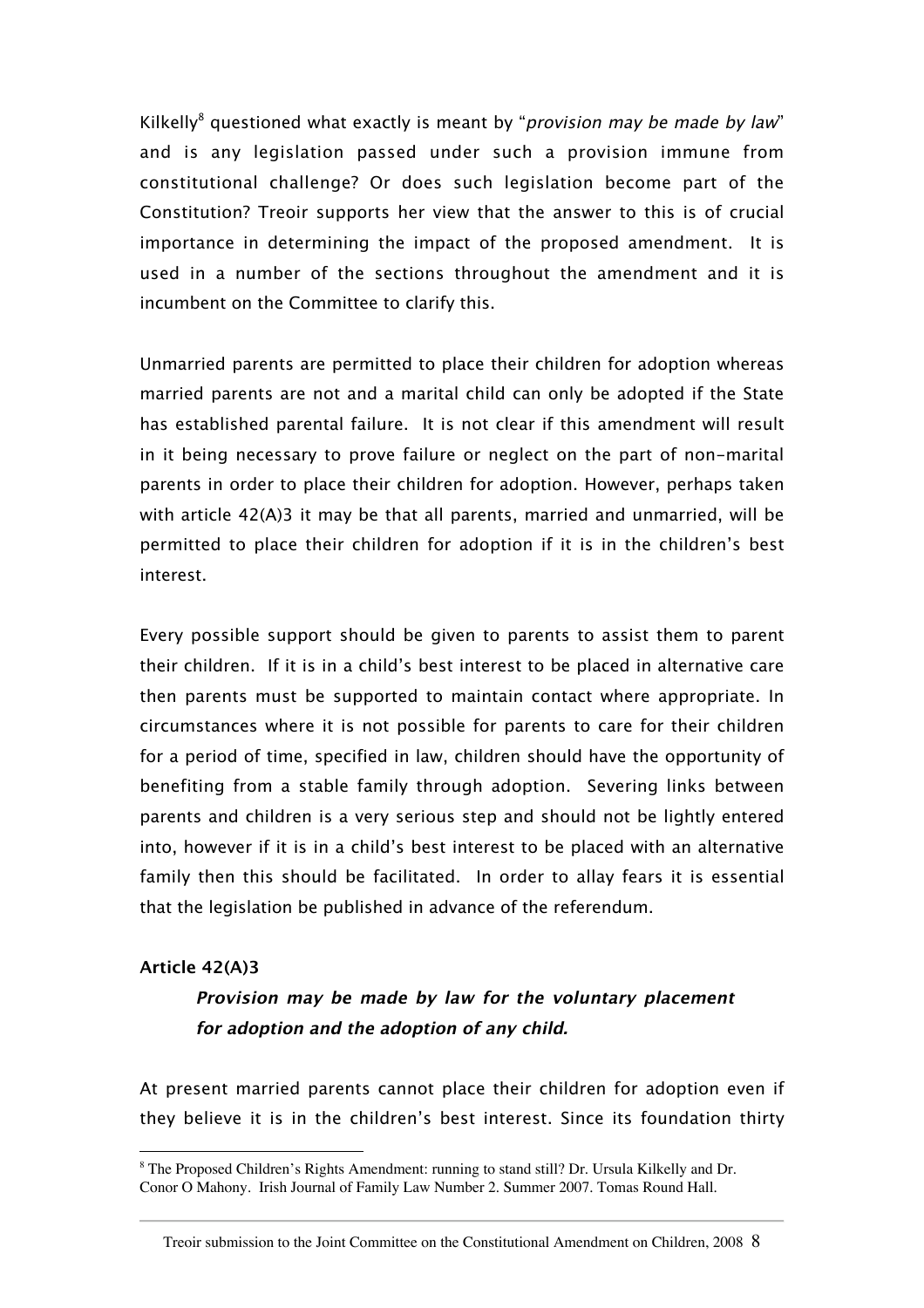years ago Treoir has proposed to successive Ministers that the option of adoption should be extended to marital children. We believe the insertion of Article 42(A)3 in the Constitution would permit the Oireachtas to enact legislation to enable married parents to place their children for adoption voluntarily as unmarried parents can do at present.

While the proposed amendment is welcome, we question its impact if Article 41 which recognises the family as "the natural primary and fundamental unit group of society, and as a moral institution possessing inalienable and imprescriptible rights, antecedent and superior to all positive law" is not amended. It is not clear if Article 41 of the Constitution would be superior to legislation which might be enacted to facilitate parents to place their children for adoption. Clarification is needed on this.

Treoir also believes it would be wise in the context of the legislation to introduce a provision for attaching conditions to adoption orders e.g. legislating for regulated ongoing contact. This might make it more acceptable to parents who cannot parent their children but who cannot accept severing all links.

#### **Article 42(A)4**

**Provision may be made by law that in proceedings before any court concerning the adoption, guardianship or custody of, or access to any child, the court shall endeavour to secure the best interest of the child.**

Treoir questions why the "best interest" applies only in access, custody, guardianship and adoption cases and not in all actions concerning children? Treoir favours the proposal of the Constitutional Review Group<sup>9</sup> which states: "an express requirement that in all actions concerning children, whether by legislative, judicial or administrative authorities the best interest of the child shall be the paramount consideration".

<sup>-&</sup>lt;br>9 <sup>9</sup> Report of the Constitution Review Group. Stationery Office, Dublin 1996.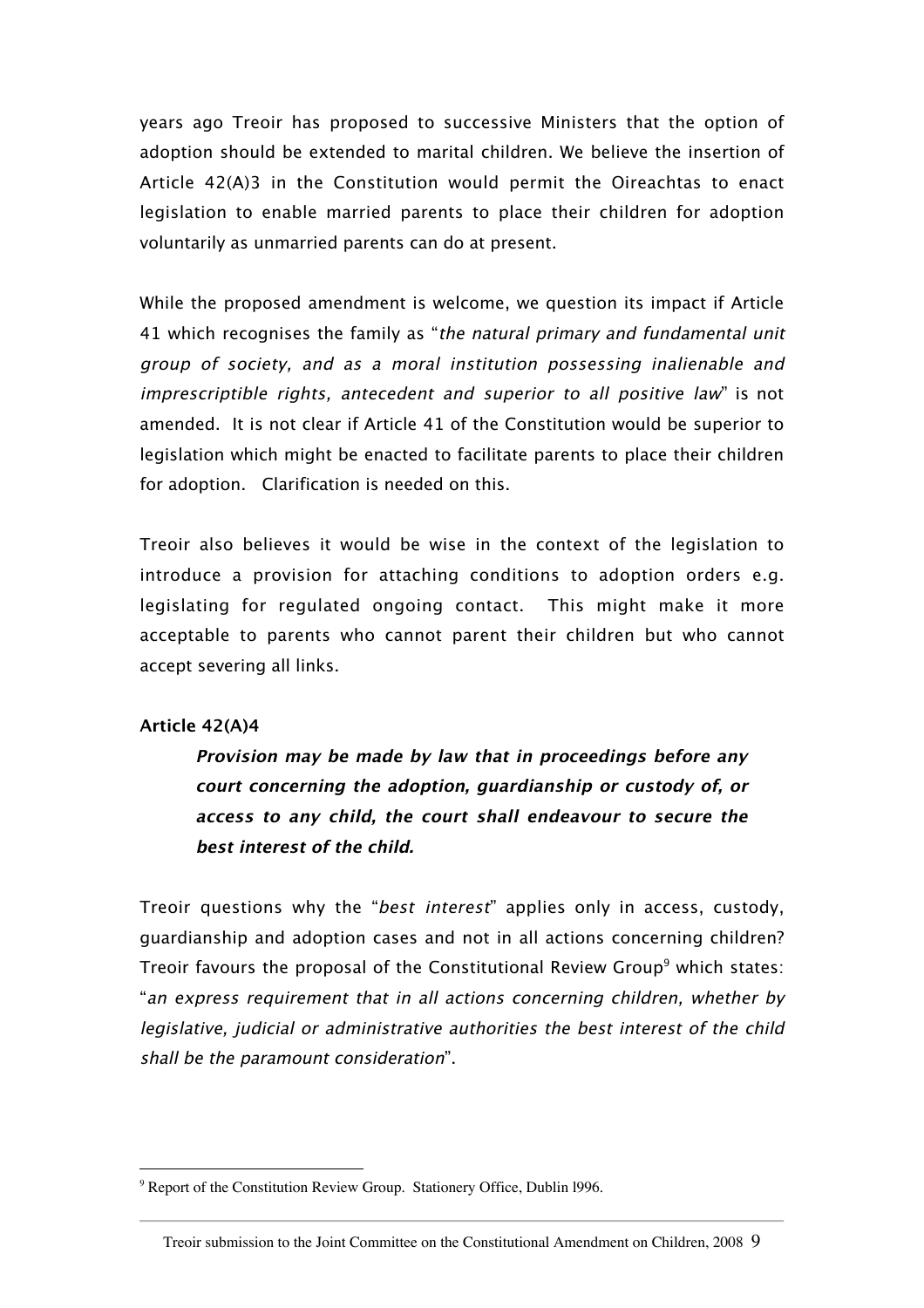Shatter<sup>10</sup> pointed to the need to give detailed consideration to what is meant by the "best interest" obligation imposed on the courts and how it will interact in practice with the provision contained in the new Article  $42(A)2.1$ ." The "best interest" is a subjective concept and open to differing interpretations. This is something the Committee needs to take into account in its deliberations.

#### **Article 42(A)5.1**

**Provision may be made by law for the collection and exchange of information relating to the endangerment, sexual exploitation or sexual abuse, or risk thereof, of children, or other persons of such a class or classes as may be prescribed by law .**

This is a significant amendment intended to protect children from sexual abuse and exploitation. However the use of "soft information" can be very problematic. It involves allegations and not convictions. Finding a balance between protecting children while not violating the rights of persons working with children (by allowing their reputations to be damaged on the basis of unfounded allegations) is a huge challenge.

Treoir fully supports the view of Shannon, Rapporteur on Child Protection, $<sup>11</sup>$ </sup> that proposed legislation be drafted in advance of a referendum and presented to the people so as to allow for a fully informed and transparent debate. He suggested that any legislation drafted must be clear, concise, limited in application, provide for procedural safeguards and take account of the constitutional doctrine of proportionality.

#### **Article 42(A)5.2**

**No provision in the Constitution invalidates any law providing for offences of absolute or strict liability**

<sup>&</sup>lt;sup>10</sup> Opening statement by Alan Shatter TD, Fine Gael Spokesperson on Children and Leader of Fine Gael Group on Joint Oireachtas Committee on Constitutional Amendment on Children, delivered at first meeting on 6<sup>th</sup> December 2007. (press statement).

<sup>&</sup>lt;sup>11</sup> Geoffrey Shannon: Report of the Special Rapporteur on Child Protection, submitted to the Oireachtas, November 2007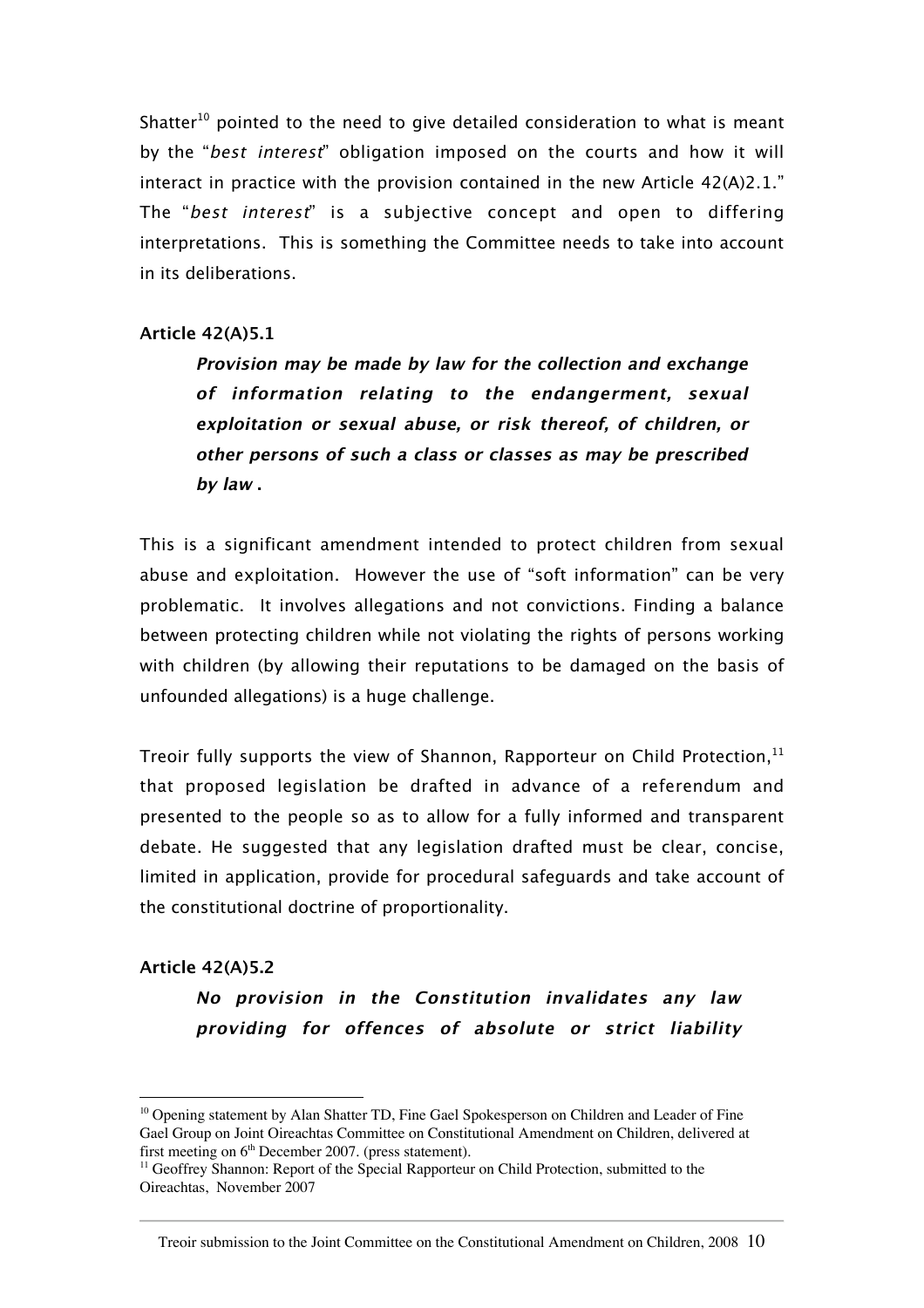# **committed against or in connection with a child under 18 years of age.**

Children should be protected from sexual exploitation and sexual abuse. However, it is important not to solve one problem by creating a series of other problems. Not having a right to a defence is a violation of human rights.

If this amendment, which aims to protect children, is progressed there is a danger of violating the human rights of individuals, some of whom will also be children.

We question if the introduction of this proposed amendment is the best solution to a very real problem. The Joint Committee on Child Protection in November 2006<sup>12</sup> proposed in excess of 60 recommendations, McAuley<sup>13</sup> and Shannon<sup>14</sup> undertook very comprehensive reports on protection of children. We believe it is premature to consider introducing a referendum when these key reports and their recommendations have not been properly analysed, explored or debated.

Treoir believes that there is a need for a major debate and dialogue on the best way to secure the protection of children without violating basic human rights of others, some whom may be children. This dialogue needs to take place with young people themselves, those working with them, policy makers, legal experts etc. The general public should also have the opportunity of contributing to the debate. Treoir therefore recommends the publication of a Green Paper on the issue of child protection. All of the options to protect children from exploitation and sexual abuse need to be explored. It is likely that children can be very well protected without (re)introducing the strict liability clause which could result in further abuse.

<sup>&</sup>lt;sup>12</sup> Houses of the Oireachtas Joint Committee on Child Protection: Report on child Protection November 2006

<sup>&</sup>lt;sup>13</sup> McAuley, F: Report of the Criminal Law Rapporteur for the Legal Protection of Children. Office of the Minister for Children – Department of Health and Children. 2007

 $14$  Geoffrey Shannon: Report of the Special Rapporteur on Child Protection, submitted to the Oireachtas, November 2007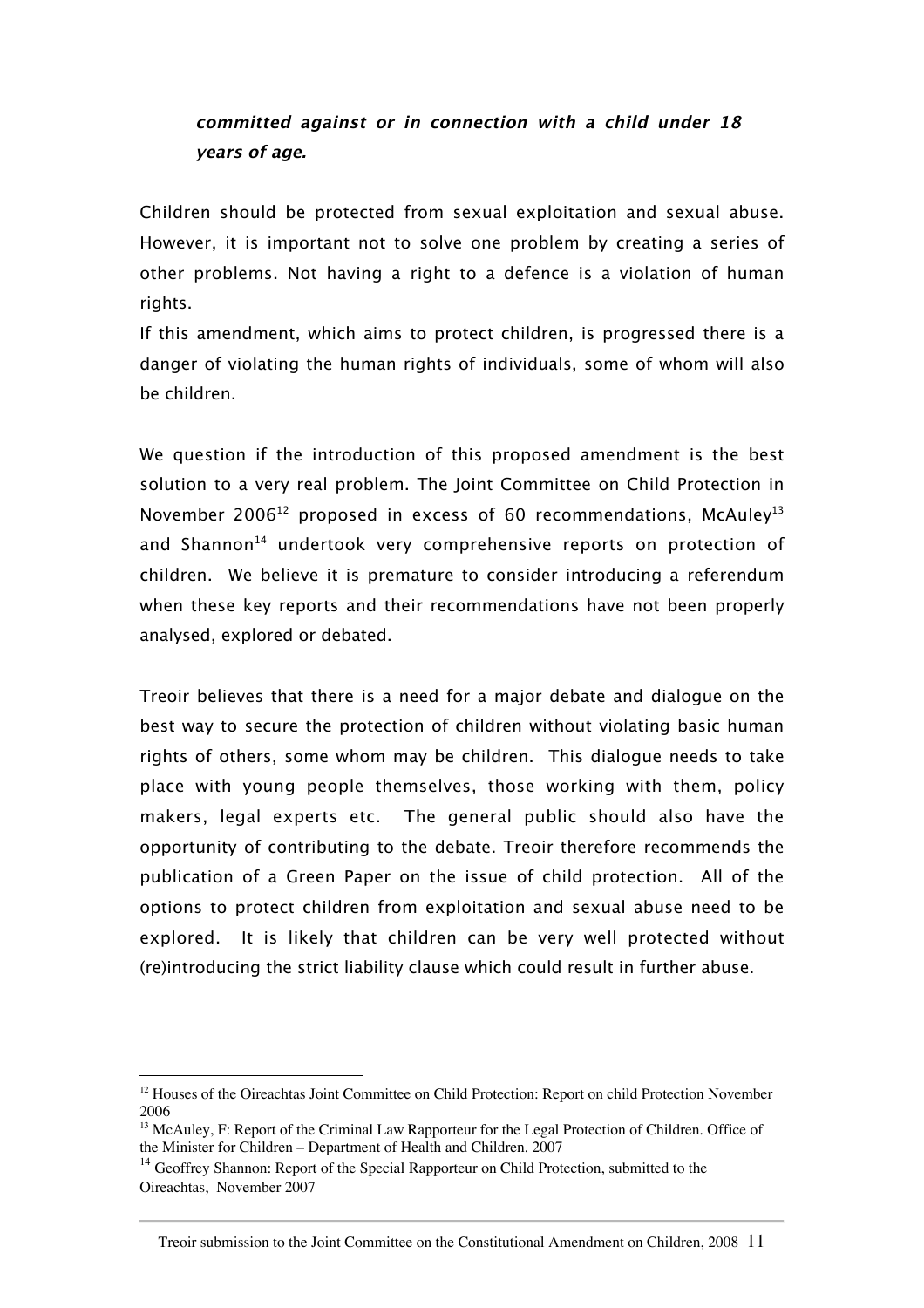#### **Article 42(A)5.3**

**The provisions of this section of this Article do not, in any way, limit the powers of the Oireachtas to provide by law for other offences of absolute or strict liability.**

Treoir has no comment on this article.

#### **Conclusion**

The proposed Twenty-eighth Amendment of the Constitution Bill 2007 as a child protection measure appears to be significant when in fact it is very limited. It does not sufficiently address

- $\triangleright$  the imbalance between the constitutional rights of children and those of parents/families
- $\triangleright$  the rights of children of married and unmarried parents.

Neither does it provide for the broader rights contained in the UN Convention on the Rights of the Child, which is regrettable.

The Committee has very challenging work to do in preparing and refining the amendment before putting it to the people. It is clear that there is a great deal of mis-information and confusion on the various articles. Consideration will have to be given by the Committee as to how to raise awareness of the broad range of issues contained in the amendment among the general public and how best to present such a complex amendment to the people.

This is a unique opportunity to do the best we can for children. Putting an inadequate and ill-thought through referendum to the people serves no good purpose. The Committee needs to take the time to ensure the all the proposals and their implications are thought through and it is imperative that the final wording is clear, unambiguous and well discussed before being put to the people.